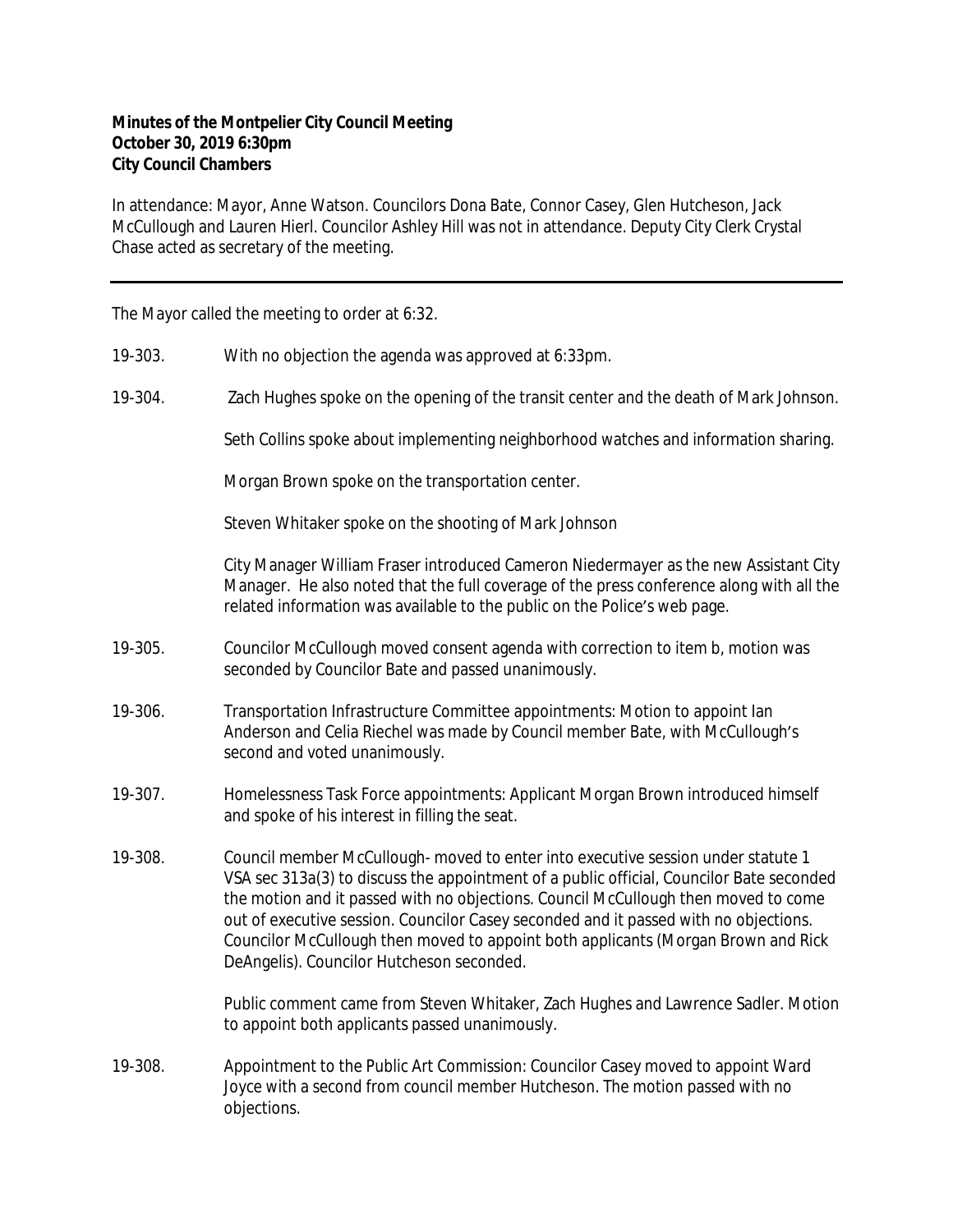| 19-309. | Jamie Duggan gave a status update on Home Farm Way. No formal action taken.                                                                                                                                                                                                                          |
|---------|------------------------------------------------------------------------------------------------------------------------------------------------------------------------------------------------------------------------------------------------------------------------------------------------------|
| 19-310. | Public Works Director Donna Barlow addressed the council with a presentation on<br>winter operations. Discussion followed. Steven Whitaker and Lawrence Sattler offered<br>comments.                                                                                                                 |
| 19-315. | Mayor Watson opened the public hearing on the responsible employer ordinance.<br>Discussion followed. With no public comment, the hearing was closed at 8:18.                                                                                                                                        |
|         | Councilor McCullough moved to approve first reading with Council Member<br>Hutcheson's language amendment and to schedule the second hearing for the<br>November 13th meeting. Motion was seconded by Councilor Hierl and passed with no<br>objections.                                              |
| 19-311. | Kurt Motyka, Eric Bigglestone, and Jim Tringe, addressed the council. After discussion,<br>Councilor Casey moved to approve the agreement and designate the City Manager as<br>authorized to sign documents. Councilor Bate seconded and all voted in favor.                                         |
| 19-312. | Kurt Motyka referred to the water sewer master plan that outlines all the replacement<br>and maintenance plans and schedules. There was discussion. No formal action taken.                                                                                                                          |
| 19-316. | At 9:00pm Mayor Watson opened public hearing on the proposed changes to Chapter 8.<br>With no comment, the public hearing was closed at 9:01pm. Motion to set 2nd hearing<br>to next meeting was made by Councilor McCullough, Council member Bate seconded<br>the motion and it passed uncontested. |
| 19-313. | Deputy DPW director Kurt Motyka and Project Manager Zach Blodgett led a discussion<br>regarding CSO. No formal action taken.                                                                                                                                                                         |
| 19-314. | Kurt Motyka gave a brief update. No formal action taken.                                                                                                                                                                                                                                             |
| 19-318. | Councilor Bate suggested bringing reps from the CV Fiber to come in. She also reported<br>on the Complete Streets Committee and discussed dog ordinance revisions.                                                                                                                                   |
|         | Council Member Casey thanked the City Manager Fraser and the Police Chief for the<br>press conference.                                                                                                                                                                                               |
|         | Councilor Hutcheson reported on the Homelessness Task Force as well as his work on<br>the city's ash trees and the TW Wood gallery.                                                                                                                                                                  |
|         | Council Member McCullough reported on the opening of the Taylor Street transit<br>center. He also shared that the first committee meeting was Monday for the main street<br>middle school building.                                                                                                  |
|         | Councilor Hierl shared that one of her constituents called her to give kudos to the city<br>for helping him work through a challenge.                                                                                                                                                                |